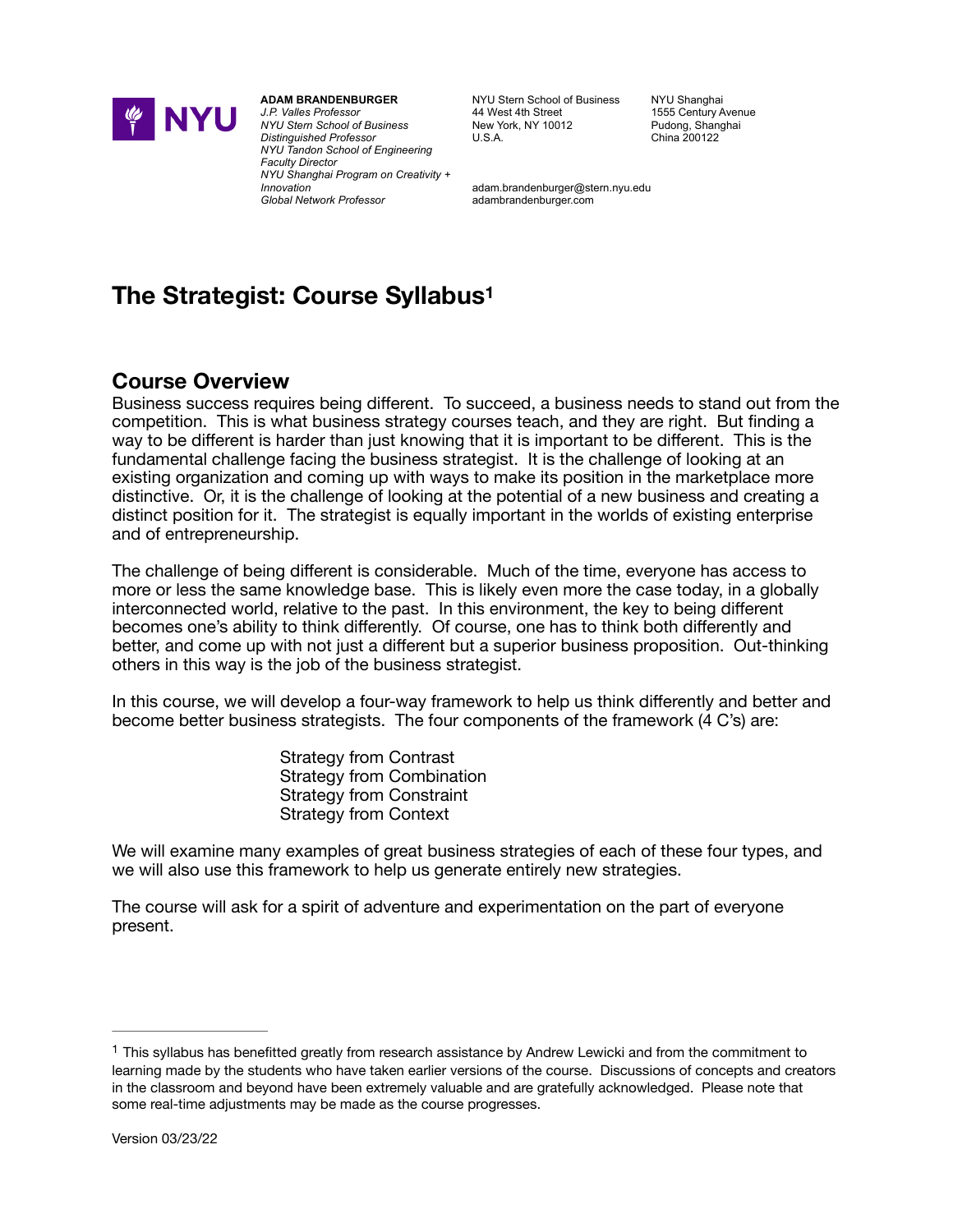# **Student Accessibility**

If you will require academic accommodation of any kind during this course, you must notify me at the beginning of the course (or as soon as your need arises) and provide a letter from the Moses Center for Student Accessibility (212-998-4980, [mosescsa@nyu.edu\)](mailto:mosescsa@nyu.edu) verifying your registration and outlining the accommodations they recommend. For more information, visit the CSA website: [https://www.nyu.edu/students/communities-and-groups/student](https://www.nyu.edu/students/communities-and-groups/student-accessibility.html)[accessibility.html.](https://www.nyu.edu/students/communities-and-groups/student-accessibility.html)

### **Student Wellness**

Classes can get stressful. I encourage you to reach out if you need help. The NYU Wellness Exchange offers mental health support. You can reach them 24/7 at 212-443-9999, or via the "NYU Wellness Exchange" app. There are also drop in hours and appointments. Find out more at: <http://www.nyu.edu/students/health-and-wellness/counseling-services.html>.

# **Name Pronunciation and Pronouns**

NYU Stern students now have the ability to include their pronouns and name pronunciation in Albert. I encourage you to share your name pronunciation and pronouns this way. Please utilize this link for additional information: [Pronouns & Name Pronunciation.](https://www.nyu.edu/students/student-information-and-resources/registration-records-and-graduation/forms-policies-procedures/pronouns-and-name-pronunciation.html)

# **Religious Observances and Other Absences**

NYU's [Calendar Policy on Religious Holidays](https://www.nyu.edu/about/policies-guidelines-compliance/policies-and-guidelines/university-calendar-policy-on-religious-holidays.html) states that members of any religious group may, without penalty, absent themselves from classes when required in compliance with their religious obligations. You must notify me in advance of religious holidays or observances that might coincide with exams, assignments, or class times to schedule mutually acceptable alternatives. Students may also contact [religiousaccommodations@nyu.edu](mailto:religiousaccommodations@nyu.edu) for assistance.

NYU Stern is committed to ensuring an equitable educational experience for all students regardless of identity or circumstances and strives to recognize the obligations its students have outside of Stern. Please review all class dates at the start of the semester and review all course requirements to identify any foreseeable conflicts with exams, course assignments, projects, or other items required for participation and attendance. If you are aware of a potential conflict, please contact me as soon as possible to discuss any potential conflicts to determine whether/how they can be accommodated.

# **Inclusion Statement**

*This course strives to support and cultivate diversity of thought, perspectives, and experiences. The intent is to present materials and activities that will challenge your current perspectives with a goal of understanding how others might see situations differently. By participating in this course, it is the expectation that everyone commits to making this an inclusive learning environment for all.*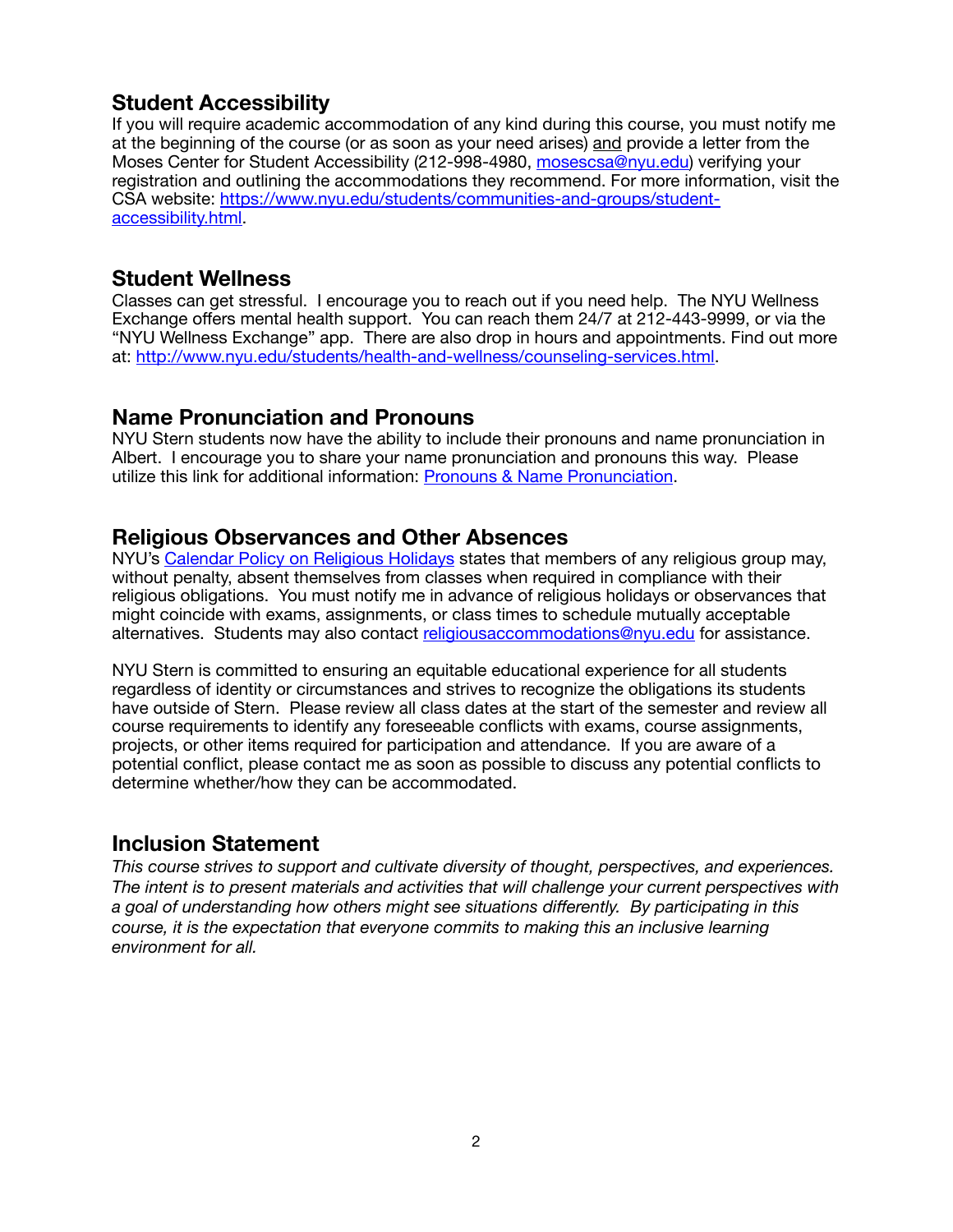# **Course Schedule**

### Class #1: The Strategist as Creative Radical

In preparation for our first class, please read through the syllabus, which will give you an overall picture of how the course will unfold.

Please then prepare:

a. Adam Brandenburger, "Strategy Needs Creativity," *Harvard Business Review*, March-April 2019, at [https://hbr.org/2019/03/strategy-needs-creativity.](https://hbr.org/2019/03/strategy-needs-creativity)

b. Andrew Grove, *Only the Paranoid Survive: How to Exploit the Crisis Points that Challenge Every Company*, Doubleday, 1996, Chapter 2 ("A 10X Change"). (You can find this and subsequent book excerpts in the relevant unit  $-$  Class #1, Class #2,  $\dots$   $-$  on our Brightspace site.)

c. Timothy Morey, "Strategy as a Creative Act: Making Space for Radical Ideas," *design mind*, September 2014, at [https://www.frogdesign.com/designmind/estrategy-creative-act-making](https://www.frogdesign.com/designmind/estrategy-creative-act-making-space-radical-ideas)[space-radical-ideas](https://www.frogdesign.com/designmind/estrategy-creative-act-making-space-radical-ideas).

The article "Strategy Needs Creativity" presents the framework we will follow in this course. Please go through the article and formulate your own views about what creativity in strategy can mean.

What purpose does Andrew Grove (one of the founders of Intel Corporation) see strategy frameworks playing? How would you relate Grove's approach to the 4 C's framework in "Strategy Needs Creativity"? How does the article "Strategy as a Creative Act" fit in here? Overall, which kind of approach to business strategy is better — focusing on maps of the landscape like Grove's or focusing on creativity prompts? Come to class ready to share your thinking on these questions.

Note: You do not need to submit anything before class.

### Additional reading:

d. Adam Brandenburger, "Where Do Great Strategies Really Come From?" *Strategy Science*, 2, 2017, 220-225, at<https://doi.org/10.1287/stsc.2017.0039>. This is a more academic presentation of the same framework as in "Strategy Needs Creativity" (a. above). It talks more about the teaching of strategy and also contains some different examples.

e. Timothy Morey, "Strategy as a Creative Act II: The Limits to Management Consulting," *design mind*, December 2016, a[t https://www.frogdesign.com/designmind/strategy-as-a](https://www.frogdesign.com/designmind/strategy-as-a-creative-act-ii-the-limits-to-management-consulting)[creative-act-ii-the-limits-to-management-consulting.](https://www.frogdesign.com/designmind/strategy-as-a-creative-act-ii-the-limits-to-management-consulting) In this article, the author advocates for design thinking as a creative tool for strategy making. (Go to [https://www.fastcompany.com/](https://www.fastcompany.com/919258/design-thinking-what) [919258/design-thinking-what](https://www.fastcompany.com/919258/design-thinking-what) to read a short definition of design thinking.)

f. Martin Reeves and Daichi Ueda, "Designing the Machines That Will Design Strategy," *Harvard Business Review*, April 2016, at [https://hbr.org/2016/04/welcoming-the-chief-strategy](https://hbr.org/2016/04/welcoming-the-chief-strategy-robot)[robot](https://hbr.org/2016/04/welcoming-the-chief-strategy-robot). This article talks about a future human-machine partnership in strategy making, where machines will perform analysis and prediction while humans will form objectives and think beyond the current context.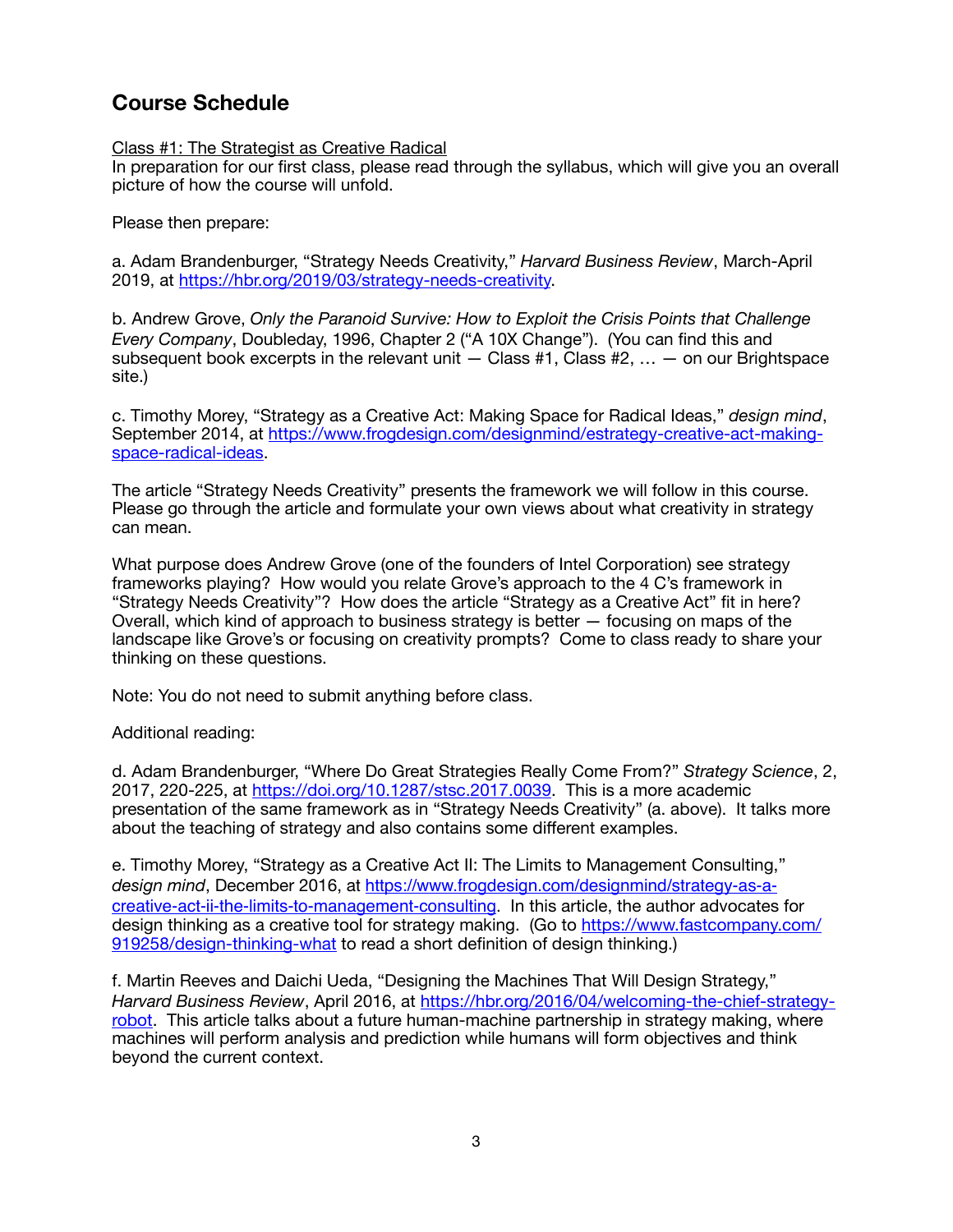### Class #2: Strategy from Contrast

This week, you will each choose a creative strategist, whom you will study during the course. Choose someone from business or from another field — such as the arts, sciences, or technology. You can choose someone who is famous, or not. Either is fine. Likely, the person you choose will have some special meaning for you (e.g., as a role model). Be sure to have some personal investment in your choice, so that this work takes on real significance for you.

In class, we will look at strategy based on the first of our 4 C's, namely, strategy from contrast. There will be discussion and an in-class exercise with presentations.

### Please prepare:

a. Adam Grant, *Originals: How Non-Conformists Move the World*, Viking, 2016, Chapter 1 ("Creative Destruction"), pp.1-14.

b. Simon Sinek, *Start with Why: How Great Leaders Inspire Everyone to Take Action*, Penguin, 2009, Chapter 3 ("The Golden Circle").

c. Jonah Sachs, *Unsafe Thinking: How to be Creative and Bold When You Need It Most*, Random House, 2018, Chapter 5 ("The Explorer's Edge").

In the excerpt from *Originals*, the author mentions two paths to success. What are they? He also discusses a number of attitudes and behaviors which he argues work against our ability to be an "original." List the attitudes and behaviors of this kind which are mentioned.

In the reading from *Start with Why*, the author talks about a reversal of the conventional way organizations communicate. What is this reversal, and how might it affect strategy?

In the reading from *Unsafe Thinking*, the author discusses an inverted U-shaped relationship between expertise and creativity. What reasons does he give for why creativity might fall off beyond a certain level of expertise? What suggestions does he make for transcending this tradeoff?

You do not need to submit anything before class. (Next week, there will be a short written assignment about the creative strategist you have chosen.)

### Additional reading:

d. Adam Brandenburger, "As Well As Thinking Differently, Seeing Differently," Harvard Business Review, April 2019, at [https://hbr.org/2019/04/to-change-the-way-you-think-change-the-way](https://hbr.org/2019/04/to-change-the-way-you-think-change-the-way-you-see)[you-see.](https://hbr.org/2019/04/to-change-the-way-you-think-change-the-way-you-see) This article says that by literally looking at the world differently, we may be able to uncover additional opportunities for changing it.

e. Amanda Brugh, "The Secret History of the Little Black Dress," *Medium*, December 2016, at [https://medium.com/@alb10600/the-secret-history-of-the-little-black-dress-2cb1ee3d132f.](https://medium.com/@alb10600/the-secret-history-of-the-little-black-dress-2cb1ee3d132f) This article explains how, with her most famous creation (the Little Black Dress, 1926), Coco Chanel falsified the status-quo assumption that women's clothing could not be comfortable and chic at the same time.

f. Shane Snow, "The Problem with Best Practices," *Fast Company*, October 2015, at [https://](https://www.fastcompany.com/3052222/the-problem-with-best-practices) [www.fastcompany.com/3052222/the-problem-with-best-practices](https://www.fastcompany.com/3052222/the-problem-with-best-practices). This article argues that paying a lot of attention to best practices in one's industry works against finding creative new moves.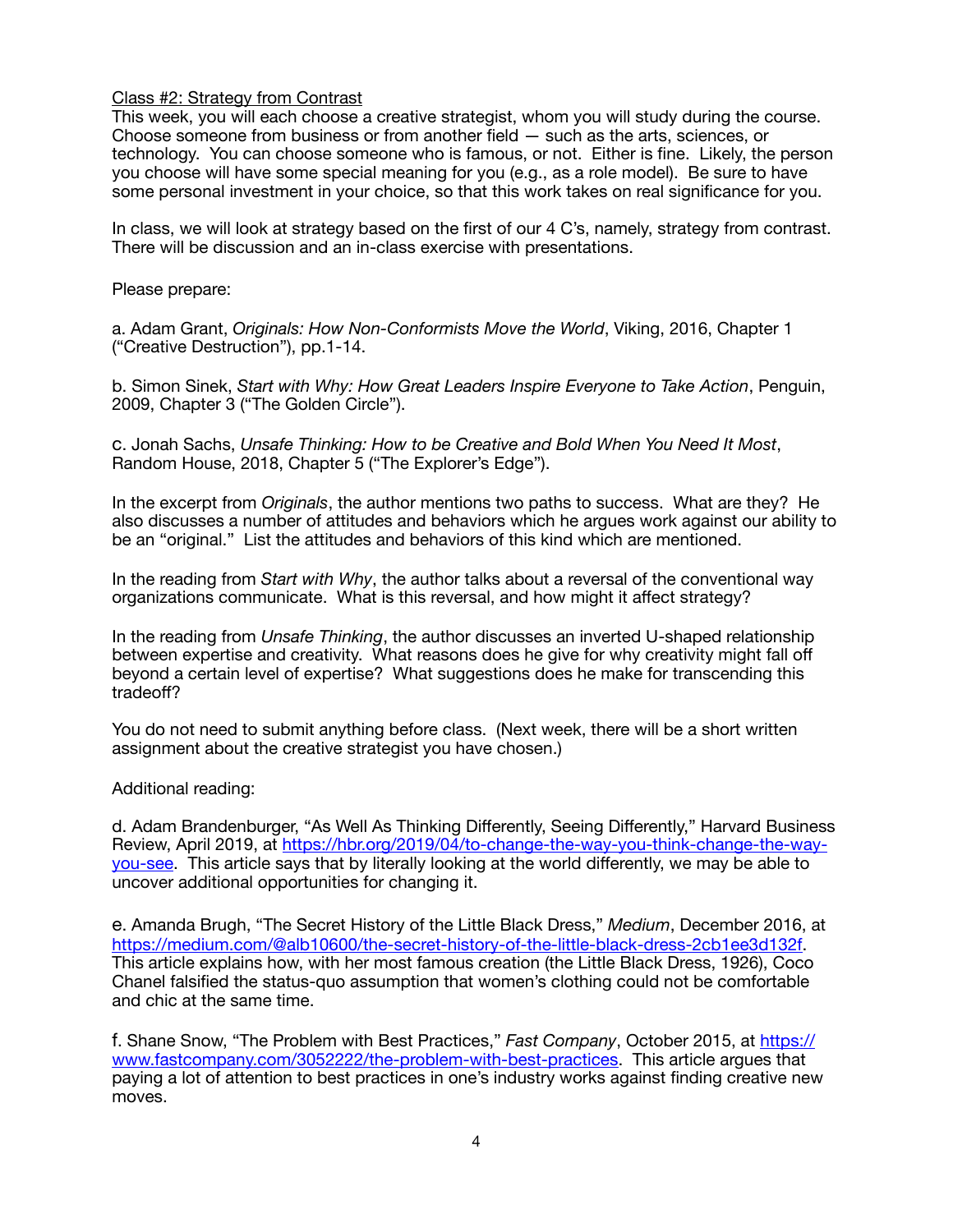g. Sydney Finkelstein, "Don't Be Blinded by Your Own Expertise," *Harvard Business Review*, May-June 2019, at<https://hbr.org/2019/05/dont-be-blinded-by-your-own-expertise>. This article talks about an "expertise trap" which can leave people blinkered even in their own fields. It suggests some ways to test one's ingrained assumptions and seek out new ideas.

Class #3: Strategy from Combination

This week, we will look at strategy based on the second of our 4 C's, namely, strategy from combination. There will be discussion and an in-class exercise with presentations.

By now you will have chosen your creative strategist to study during the course. Please submit a one-page memo (not longer!) on how your individual may be said to have practiced strategy from contrast. You should submit your memo prior to the beginning of Class #3. Please put your name at the top of the first page and kindly email your memo to Eric Sandquist at [es5321@stern.nyu.edu](mailto:es5321@stern.nyu.edu). Make sure to include [The Strategist Section#] in the email subject line. Your submission should be a pdf file and be named as LastName FirstName Assignment 1.

Please prepare:

a. Adam Brandenburger and Barry Nalebuff, *Co-opetition*, Currency/Doubleday, 1996, Chapter 2 ("Co-opetition"), pp.11-22.

b. Scott Berkun, *The Dance of the Possible*, Berkun Media, 2017, Chapter 3 ("All Ideas are Made of Other Ideas").

c. Austin Kleon, *Steal Like an Artist: 10 Things Nobody Told You About Being Creative*, Workman, 2012, Chapter 1 ("Steal Like an Artist").

d. Scott Page, "Why 'Many-Model Thinkers' Make Better Decisions," *Harvard Business Review*, November 2018, at [https://hbr.org/2018/11/why-many-model-thinkers-make-better-decisions.](https://hbr.org/2018/11/why-many-model-thinkers-make-better-decisions)

The excerpt from *Co-opetition* defines a non-traditional set of players in the game of business which it calls "complementors." What is the connection between complementors and strategy from combination?

In the reading from *The Dance of the Possible*, what is the author's theory of where inventions and creations come from?

For the reading from *Steal Like an Artist*, list the various techniques the author suggests for arriving at the "mashups" and "remixes" which he considers the essence of new ideas.

The article "Why 'Many-Model Thinkers' Make Better Decisions" argues for the advantages of making decisions based on the combination of several models of the situation in question rather than on one model. Come up with your own examples of situations where multiple models are deliberately employed.

Additional reading:

e. Maria Popova, "Combinatorial Creativity and the Myth of Originality," June 2012, at [http://](http://www.smithsonianmag.com/innovation/combinatorial-creativity-and-the-myth-of-originality-114843098/) [www.smithsonianmag.com/innovation/combinatorial-creativity-and-the-myth-of](http://www.smithsonianmag.com/innovation/combinatorial-creativity-and-the-myth-of-originality-114843098/)[originality-114843098/](http://www.smithsonianmag.com/innovation/combinatorial-creativity-and-the-myth-of-originality-114843098/). This article mentions many creators from many different fields who put combination as central to creative work.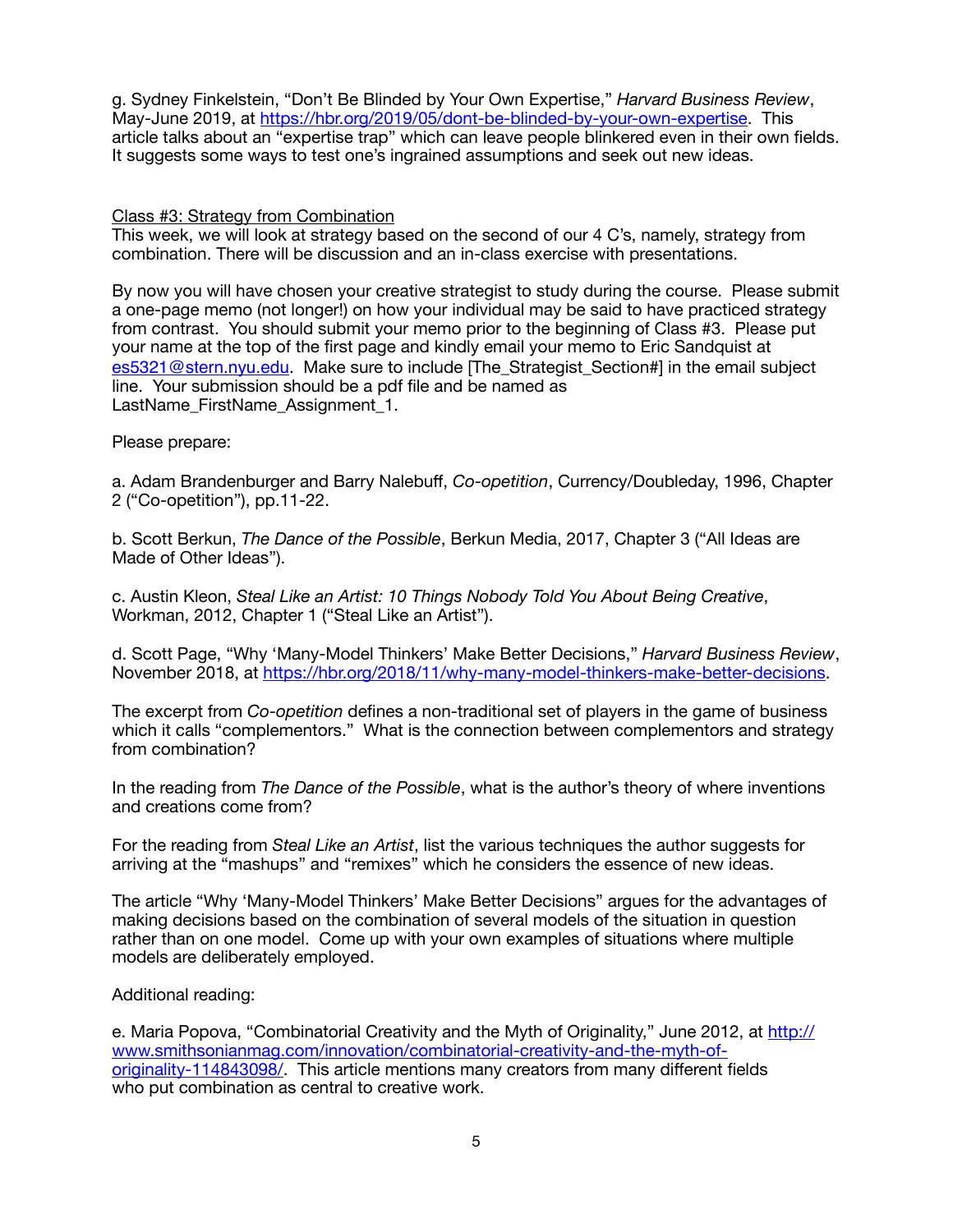f. Felix Oberholzer-Gee, "Eliminate Strategic Overload," *Harvard Business Review*, May-June 2021, at <https://hbr.org/2021/05/eliminate-strategic-overload>. This article gives a precise definition of the value created when players in the value chain come together to transact.

g. Adam Brandenburger and Barry Nalebuff, "The Rules of Co-opetition," *Harvard Business Review*, January-February 2021, at [https://hbr.org/2021/01/the-rules-of-co-opetition.](https://hbr.org/2021/01/the-rules-of-co-opetition) This article provides a guide to thinking about the risks and rewards of cooperating with another organization, when that organization is also a competitor.

h. Barry Nalebuff and Adam Brandenburger, "Rethinking Negotiation," *Harvard Business Review*, November-December 2021, at [https://hbr.org/2021/11/rethinking-negotiation.](https://hbr.org/2021/11/rethinking-negotiation) This article proposes a method for how two cooperating parties should calculate and divide the value they create by working together.

i. Go to<https://www.youtube.com/watch?v=hcfGViXv4YQ&sns=em>to see an analysis of the combinatorial creativity underlying the construction of the battle scene in the HBO series *Game of Thrones* (Season 7, Episode 4).

### Class #4: Strategy from Constraint

This week, we will look at strategy based on the third of our 4 C's, namely, strategy from constraint. There will be discussion and an in-class exercise with presentations.

Please submit a one-page memo (not longer!) on how your creative strategist may be said to have practiced strategy from combination. You should submit your memo prior to the beginning of Class #4. Please put your name at the top of the first page and kindly email your memo to Eric Sandquist at [es5321@stern.nyu.edu](mailto:es5321@stern.nyu.edu). Make sure to include [The Strategist Section#] in the email subject line. Your submission should be a pdf file and be named as LastName\_FirstName\_Assignment\_2.

Please prepare:

a. Adam Morgan and Mark Barden, *A Beautiful Constraint: How to Transform Your Limitations into Advantages, and Why It's Everyone's Business*, Wiley, 2015, Introduction, pp.1-11.

b. Youngme Moon, "Break Free from the Product Life Cycle," *Harvard Business Review*, May 2005, at<https://hbr.org/2005/05/break-free-from-the-product-life-cycle>.

The excerpt from *A Beautiful Constraint* talks about several different types of creativityenhancing constraint. Create a classification of the different such types you can find there.

The article "Break Free from the Product Life Cycle" proposes three types of product strategies: reverse positioning, breakaway positioning, and stealth positioning. What is the relationship between each of these three product strategies and the idea of strategy from constraint?

Additional reading:

c. Adam Brandenburger, "Are Your Company's Strengths Really Weaknesses?" *Harvard Business Review*, August 2019, at [https://hbr.org/2019/08/are-your-companys-strengths-really](https://hbr.org/2019/08/are-your-companys-strengths-really-weaknesses)[weaknesses](https://hbr.org/2019/08/are-your-companys-strengths-really-weaknesses)</u>. This article considers both the idea that a business's limitations ("weaknesses") can turn out to be strengths, and the converse possibility that its strengths might become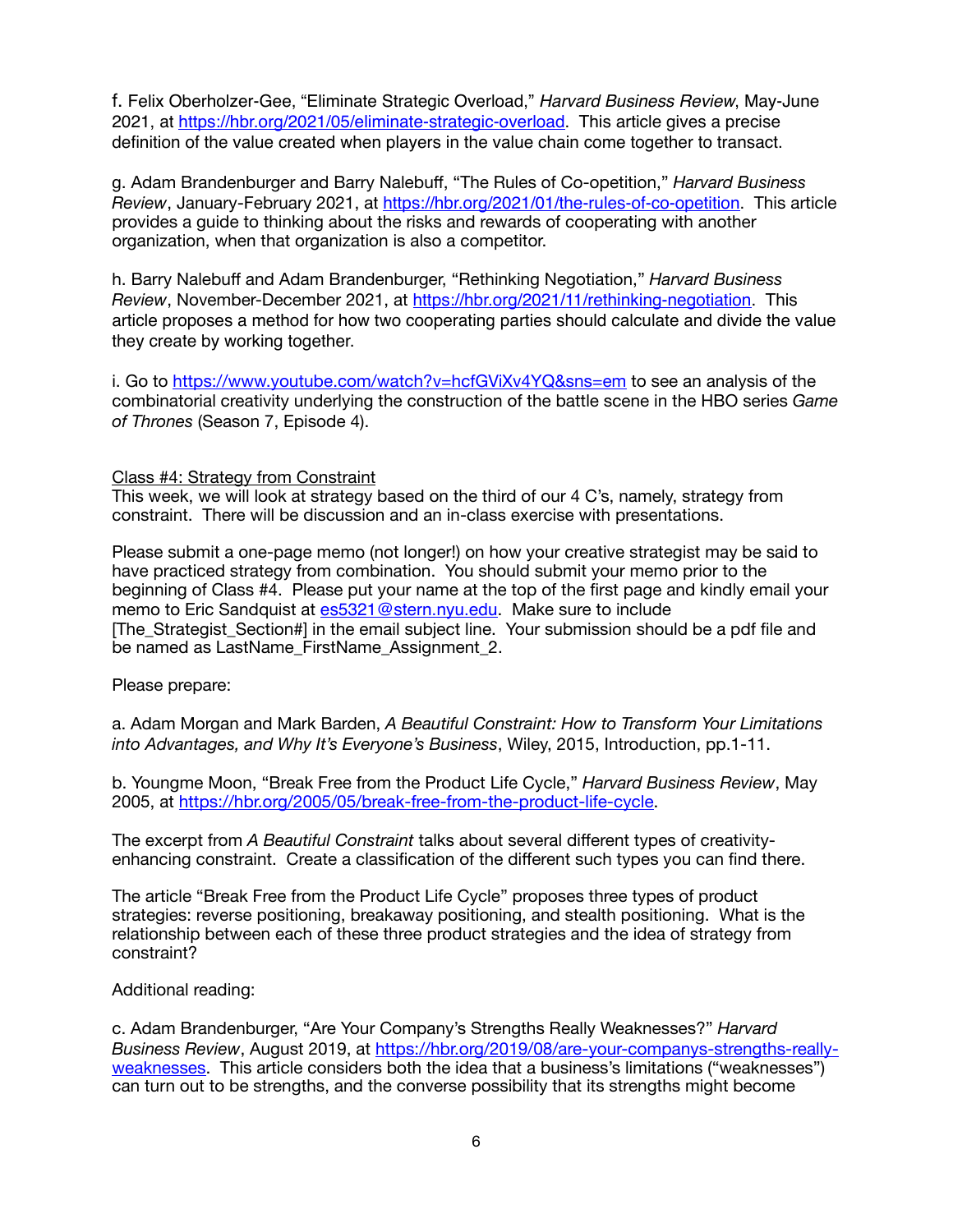weaknesses. The article goes on to ask analogous questions about a competitors' weaknesses and strengths.

d. Ayse Birsel, "4 Ways to Use Constraints to Come Up with Breakthrough Ideas," *Inc.*, February 2017, at [https://www.inc.com/ayse-birsel/4-ways-to-use-constraints-to-come-up](https://www.inc.com/ayse-birsel/4-ways-to-use-constraints-to-come-up-with-breakthrough-ideas.html)with-breakthrough-ideas.html. This article considers Elon Musk, Charles Eames, and Issey Miyake as three practitioners of the art of turning constraints into opportunities.

e. Matthew Schneps, "Dyslexia Can Deliver Benefits," *Scientific American*, December 2014, at <https://www.scientificamerican.com/article/dyslexia-can-deliver-benefits/>. This article describes recent research which suggests that people with dyslexia may possess particular strengths in the area of global visual awareness --- an instance of the idea that there can be strengths as well as challenges associated with different ways of being and operating.

#### Class #5: Strategy from Context

This week, we will look at strategy based on the fourth of our 4 C's, namely, strategy from context. There will be discussion and an in-class exercise with presentations.

Please submit a one-page memo (not longer!) on how your creative strategist may be said to have practiced strategy from constraint. You should submit your memo prior to the beginning of Class #5. Please put your name at the top of the first page and kindly email your memo to Eric Sandquist at [es5321@stern.nyu.edu](mailto:es5321@stern.nyu.edu). Make sure to include [The Strategist Section#] in the email subject line. Your submission should be a pdf file and be named as LastName\_FirstName\_Assignment\_3.

Please prepare:

a. Giovanni Gavetti and Jan Rivkin, "How Strategists Really Think: Tapping the Power of Analogy," *Harvard Business Review*, April 2005, at [https://hbr.org/2005/04/how-strategists](https://hbr.org/2005/04/how-strategists-really-think-tapping-the-power-of-analogy)[really-think-tapping-the-power-of-analogy.](https://hbr.org/2005/04/how-strategists-really-think-tapping-the-power-of-analogy)

b. Roger Kneebone, "Discovery Through Doing," *Nature*, 542, February 16, 2017, p.294, at [https://www.nature.com/articles/542294a.](https://www.nature.com/articles/542294a)

In the article "How Strategists Really Think," the authors talk about three types of reasoning about strategy: deduction, trial and error, and analogical reasoning. What is the distinction between these three types? Also, what factors do the authors say lead to the use of bad analogies and what can be done to guard against such uses?

The article "Discovery Through Doing" describes how techniques from the worlds of craftspeople and performers (e.g., glass-making and puppetry) have been imported into the world of medicine to improve practices there. Come up with examples of where ideas from one area of business have been imported into a quite different area of business.

### Additional reading:

c. Roberto Veganti, "The Innovative Power of Criticism," *Harvard Business Review*, January-February 2016, at <https://hbr.org/2016/01/the-innovative-power-of-criticism>. This article describes a balance between developing one's own ideas and seeking feedback from experts who are outsiders to one's industry.

d. Go to<https://en.wikipedia.org/wiki/Biomimetics>to read about the field of biomimetics, which looks to nature for solutions (evolved via natural selection) to analogs to human engineering problems, and then adapts these solutions to our (human) world.